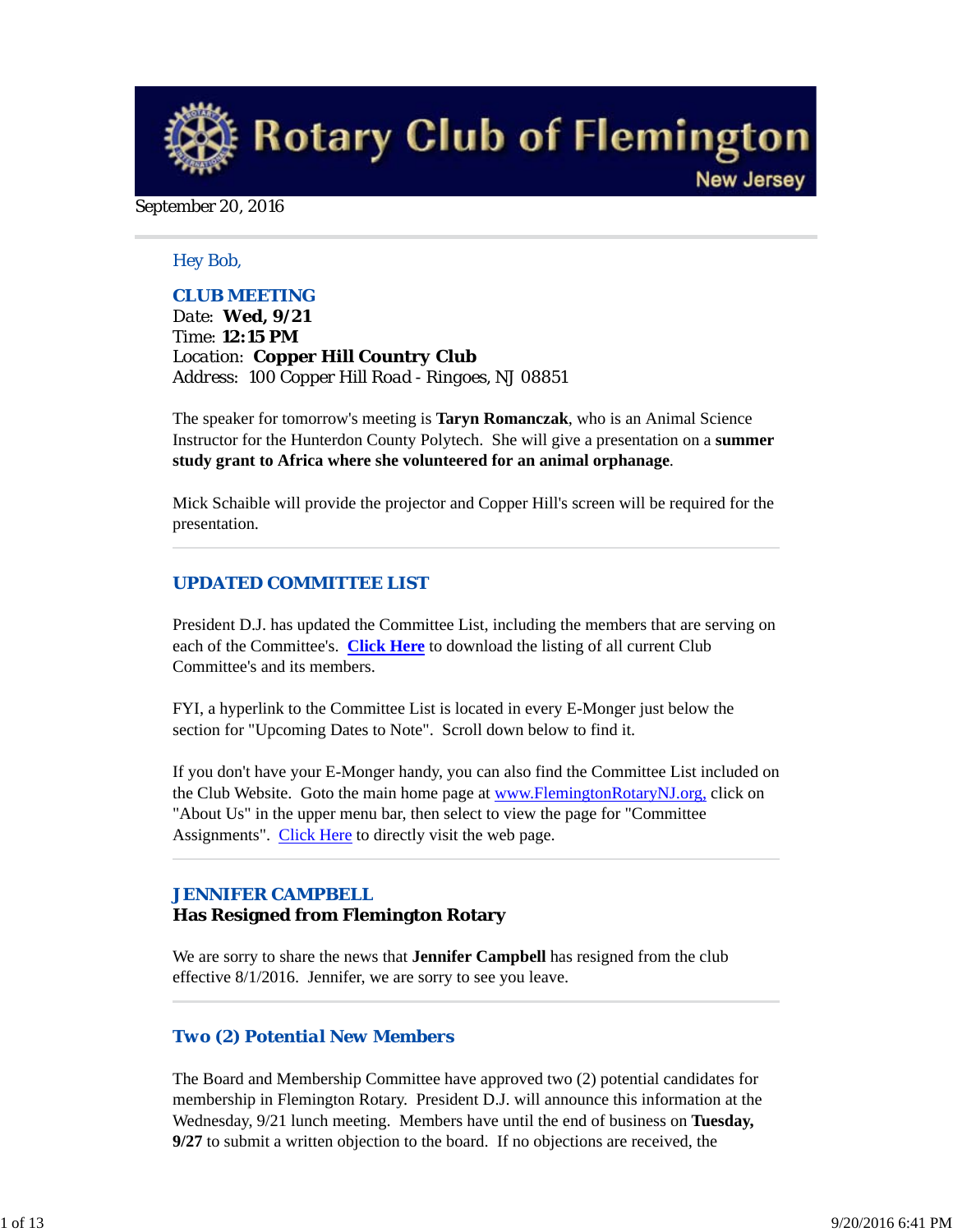proposed members will be eligible for membership and will have their Orientation meeting scheduled. The following are the proposed members: -------

# *PROPOSED NEW MEMBER* **Johanna S. Ruberto**

The Membership Committee and Board have approved **Johanna Ruberto** for potential membership in the Rotary Club of Flemington. Johanna has been proposed by Joe Ziegler and has attended several of our club meetings. She would have the proposed classification of "**High School Administration**". Johanna is the Superintendent for the Hunterdon Central Regional High School. She also resides here in Flemington, NJ.

-----

# *PROPOSED NEW MEMBER* **Allan Steven Vera**

The Membership Committee and Board have approved **Allan Steven Vera** for potential membership in the Rotary Club of Flemington. Allan has been proposed by Joe Ziegler and has attended several of our club meetings. He would have the proposed classification of "**Investment Advisor**". Allan is a Financial Advisor with Taranto & Associates located on Route 31 in Lebanon, NJ. Allan and his family live in Clinton, NJ. He was born in Ecuador and moved to Bernardsville, NJ in 1992. He graduated from Rutgers University in 2006 and received a masters degree from College of Saint Elizabeth in 2008. He was a soccer coach for 15 years and a teacher for 5 years in NJ. He taught 5th grade as well as kindergarten. He is a former member of the Rotary Club of Bernardsville, NJ.



# *Flu Shot Clinic - Volunteers Requested*

**Sunday, September 25, 2016 9:00 am** to **12:00 pm** Flemington Jewish Community Center 5 Sergeantsville Road - Flemington, NJ 08822

The Rotary Club of Flemington will be assisting in a Flu Shot Clinic on Sunday, 9/25. We are looking for at least **two (2) Rotarians** to help work at the clinic. The Doctors staff will handle all of the paperwork, insurance forms, payment and the shots

themselves.

If you are interested in helping, please **Click Here** to generate an email to President D.J.

This is a Non-Profit flu vaccine clinic for adults & children age 6-months and older. Proceeds will benefit the Hunterdon County Food Pantries.

**Click to Download event Flyer with Upcoming Flu**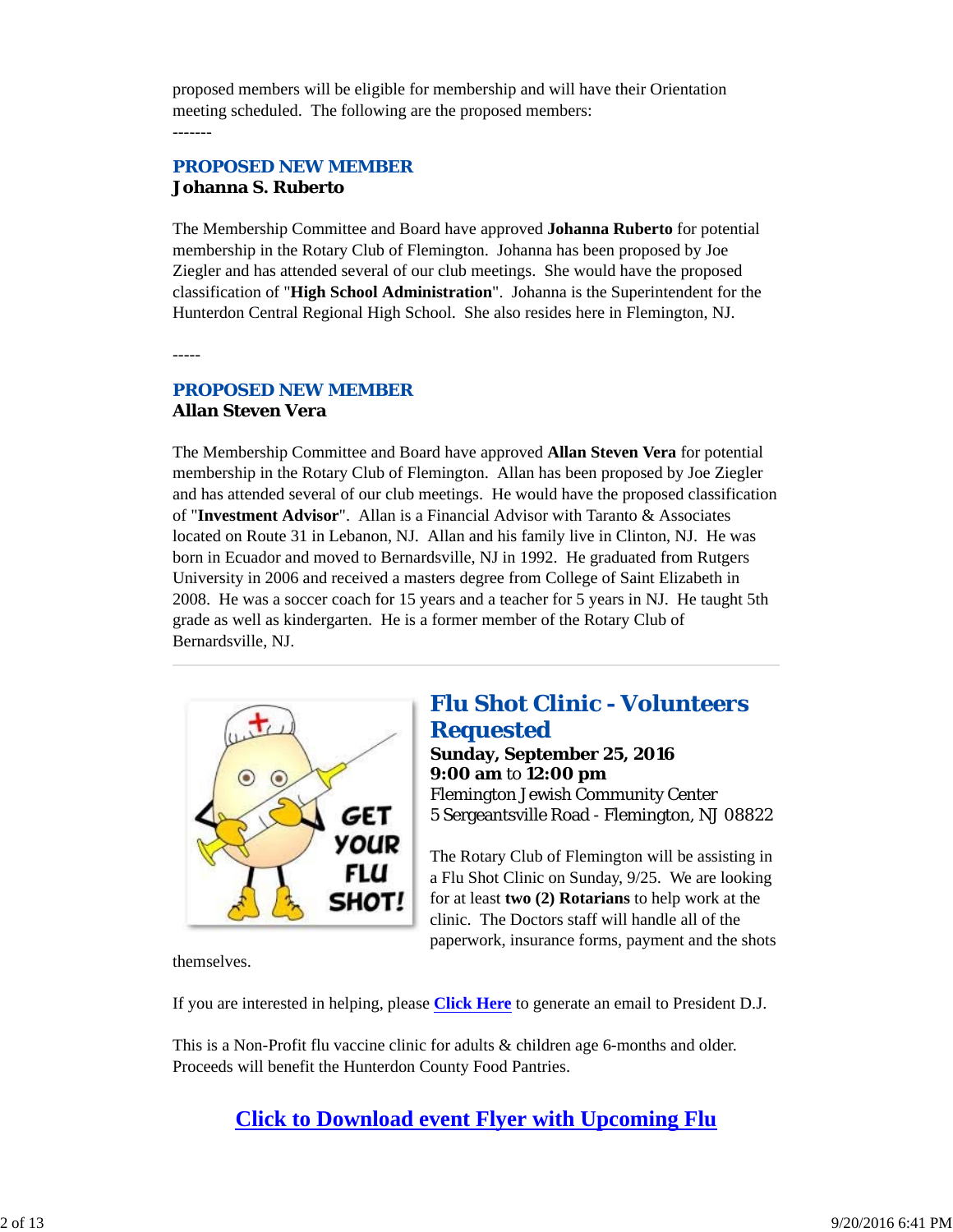# **Clinic Dates**

# **Date and Location:**

### **Sunday, September 25, 2013 9am - 12:00pm**

Flemington Jewish Community Center 5 Sergeantsville Road, Flemington, NJ

# **FLU KILLS. HUNGER DOES TOO. FIGHT BOTH WITH ONE SHOT!**

### **Who should get a flu shot?**

The CDC recommends everyone 6 months of age and older should get a flu vaccine this season. It's especially important if you are at high risk of developing serious flu related complications. High risk groups include, everyone under the age of 5 years or over age 65, people with chronic medical conditions such as asthma, diabetes, heart and lung disease. In addition the flu shot is highly recommended for anyone who is pregnant or plans on being pregnant during the flu season. It is also recommended for anyone who lives with or cares for others who are high risk of developing serious flu-related complications.

The 5 Rotary Clubs of Hunterdon County, Clinton Sunrise, Flemington, Lambertville, North Hunterdon and Whitehouse are made up of professional and business people dedicated to serving their community. The objective of Rotary is to encourage and foster the ideal of service as a basis of worthy enterprise.

# *REGISTER for the FOUNDATION SEMINAR*

#### **October 15, 2016 The Pines Manor - Edison, NJ**

Dear Rotary Club of Flemington Members,

The Annual Foundation Grants Seminar is scheduled for **Saturday morning, October 15, 2016**, at The Pines Manor, 2085 NJ-27, Edison, NJ 08817. Sign-in and a great breakfast begin at 8:00 AM with the program starting at 8:30 AM. We will get you out by 11:30 AM or sooner. Dr. Michael Hart, District Foundation Chair, is planning a comprehensive program. Your club's representation is required for both Global Grants and District Grants. Also, your club is required to execute a Memorandum of Agreement (MOA), which will be explained at the seminar.

Just about every club in the district attended last year's seminar, and almost every club was approved for a district grant or two! So come and learn more about accessing over \$250,000 in available matching Global Grants, and find out how to tap into District Designated Funds (DDF) for local projects.

**You must register on-line at DACdb**. My hope is that at least two people from each club attend, the foundation chair and the president-elect. (But more are welcome.) The Foundation Chair (or representative) is FREE; all others are \$40.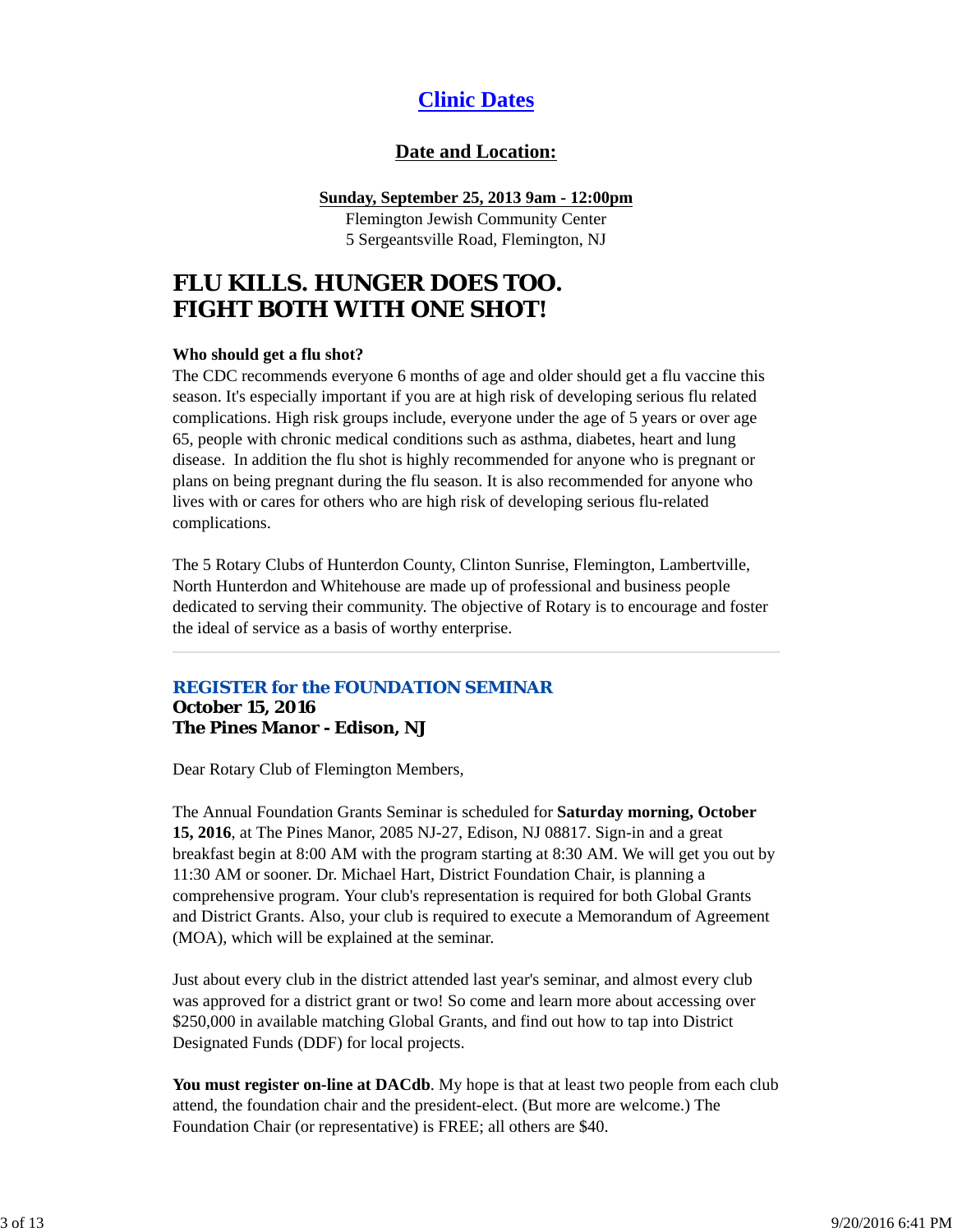Registrations are processed ONLY through the District and Club database, with checks mailed to District Secretary in advance of the seminar.

Registrations are processed ONLY through the District and Club database, with checks mailed to District Secretary in advance of the seminar.

Thank you very much for your cooperation in this regard.

PDG D. Michael Hart Rotary Foundation Committee Chair



**42nd Annual PANCAKE DAY plus COSTUME CONTEST**  *and Halloween High School* Date: **Sat, October 29, 2016** Time: **7am** to **12noon** Hunterdon Central Regional H.S. 29 Junction Road - Flemington, NJ

If you enjoy a great family event and lots of delicious pancakes, then plan to attend

Flemington Rotary's **42nd Annual Pancake Day plus Costume Contest & Halloween High School** on Saturday, October 29. Doors open at **7am** and close at **12noon**.

This annual event will take place at the Commons at Hunterdon Central Regional High School in Raritan Township. The Commons is near Hunterdon Central's field house, at 29 Junction Road, in Flemington.

The Rotary Club of Flemington Helps the Local Community - Proceeds generated from Pancake Day provide scholarships for HCRHS & HC-Polytech graduating seniors.

**HALLOWEEN HIGH SCHOOL** - Fun for the Entire Family - Special activities will include an indoor Halloween High School from **9am** until **11am**, sponsored by Hunterdon Central. Family members of all ages are welcome to participate in the Halloween High School, including all of the activities. Note that a **Paid admission** to Pancake Day is required in order to participate in Halloween High School.



**COSTUME CONTEST** - A **Costume Contest** will be held during the Pancake Day event. The contest will begin at **10:30am** and is for the **Ages** of Infant to 16. **Cash Prizes** for best costumes as selected by the judges! Note that a **Paid admission** to Pancake Day is required in order to participate in the Costume Contest. The categories for the costume contest are:

- **SCARRIEST** costume.
- **SUPER HERO** costume.
- **ANIMAL** costume.
- **FUNNIEST** costume.
- **PRINCESS** costume.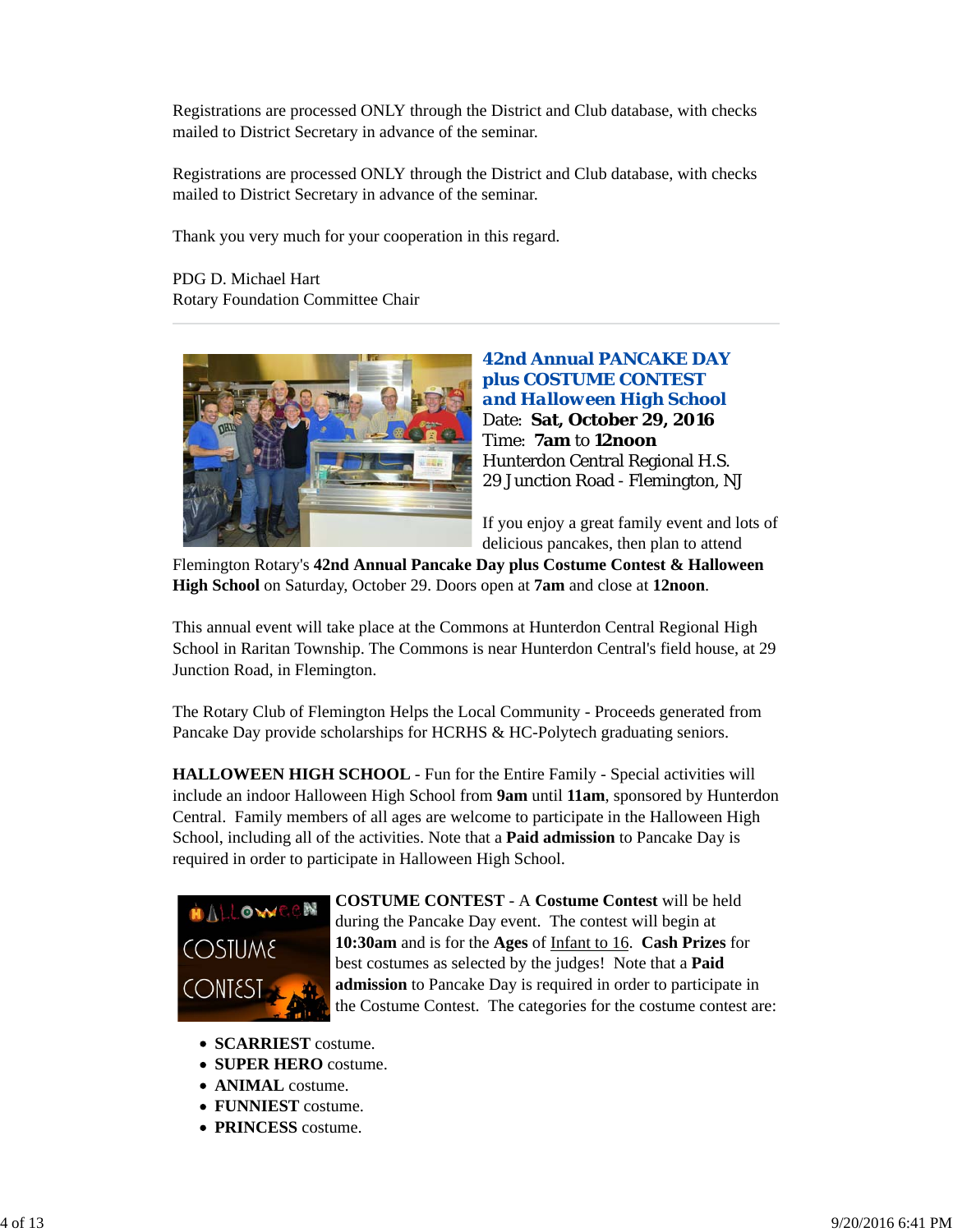**FAMOUS PERSON** costume.

**DELICIOUS PANCAKES and more** - Rotary will have delicious Buttermilk Pancakes for all ages to enjoy from **7am** to **12noon**! And, in addition to the flapjacks, sausage, juice, coffee & tea, there will also be a bake sale. The bake sale will offer a broad selection of cookies, cakes, pies and pastries prepared by Rotary members and their families.

**EVENT TICKETS** - Pancake Day tickets are available in advance from Rotary Club of Flemington members, or at the door. Enjoy as much as you can eat  $\&$  drink! This includes pancakes, sausages, butter, syrup, coffee, tea, juice and milk. Cost is only \$8.00 for adults; \$5.00 for children ages 5 - 11; Children under 5 are free. Ticket cost includes admission to the Costume Contest, any special exhibits & Halloween High School.

**OPTIONAL FOOD PANTRY DONATIONS** - We will gladly accept non-perishable food donations, which will be distributed to the local food pantries. The Rotary Club of Flemington would like to thank the generosity of the many local community businesses who help make the event possible.

For more info, goto www.FlemingtonRotaryNJ.org or contact Event Chair, Lynn Hyman at 908-304-4199 or by email at lynnjim5@verizon.net



**Hunterdon Healthcare** Your full circle of care. www.hunterdonhealthcare.org

Thanks to the **Hunterdon Healthcare System** for being our **Primary Event Sponsor**!



# *The BAKE SALE at Pancake Day* **Saturday, October 29, 2016**

Terry Martin wanted to let you know that the **BAKE SALE** will take place during our Annual Pancake Day event from 7am to 12noon on Sat, October 29 at the HCRHS Commons.

All Rotarians are requested to bring a baked item to

the event. Or if you prefer, you could donate \$10 instead and Terry Martin will gladly purchase items on your behalf.

Baked items can be dropped off on Friday night (10/28) between 6-7pm at the HCRHS Commons OR on Saturday Morning (10/29) by 7:00 am. If everyone made or donated something, we could make an extra \$300.00. Thanks in advance for your support!!! If you have any questions, please CLICK HERE to email Terry Martin.

*Fanwood Scotch Plains Rotary Club Harvest Homecoming Festival at the Scotch Plains Fanwood Community Garden* **Saturday, October 1st** (11am to 3pm) 1451 Raritan Road - Scotch Plains, NJ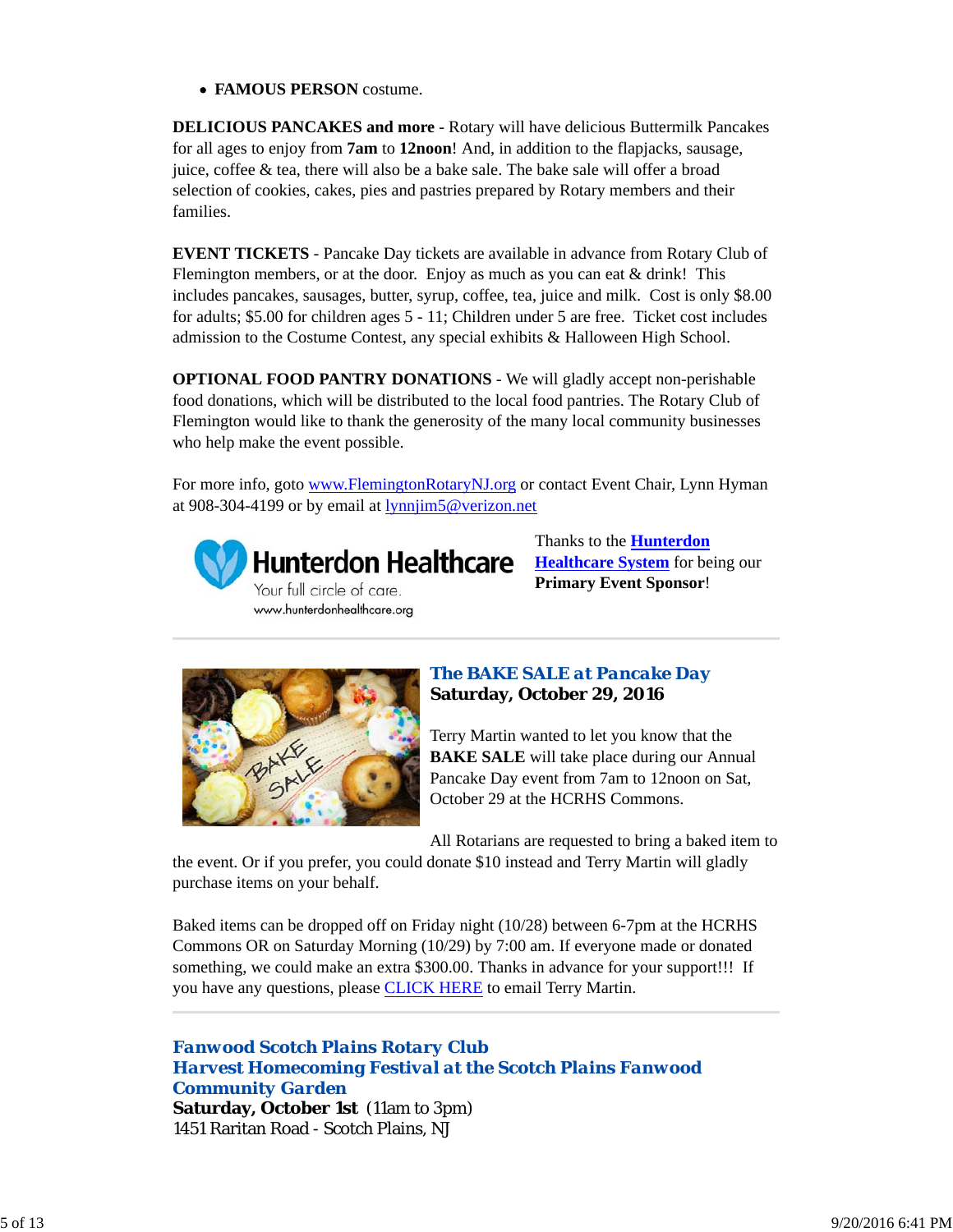The Rotary Club of Fanwood-Scotch Plains and the Scotch Plains Fanwood Community Garden are hosting a Harvest Homecoming festival at the Frazee House, the site of the SPF Community Garden, 1451 Raritan Road in Scotch Plains, on Saturday October 1st, from 11:00 am to 3:00 PM.

The event will celebrate the success of the new Community Garden, and a return to the land, all of the good things that come from it. It is a salute to the pre- Revolutionary days, when the land was a flourishing farm and community gathering place, owned by Elizabeth and Gershom Frazee . The proceeds will support the non-profit organizations: the continued growth of the SPF Community Garden as well as the continued restoration of the Frazee House.

Activities will include Live Music, Pony Rides, a Petting Zoo, Food Trucks, Face Painting, children's crafts, Square Dancing, and Art from local artists will be available for display and sale, ...and much, much more! A representative from the SPF Community Garden will be present to answer questions about the garden and there will be a farm to table demonstration.

We invite Rotary club members to attend and bring the entire family. Enjoy the entertainment, food, and learn about the Frazee property and the Community Garden.

Admission is free and all are welcome!

For more information please contact Cathy Harris at kulayan\_design@verizon.net

Thank you in advance for your support!

Carmela Resnick President, Fanwood-Scotch Plains Rotary



## *35th Annual Rotary District 7510 VOCATIONAL ASSEMBLY*

**Wed, October 5, 2016** Pines Manor - Edison, NJ

The annual Vocation Assembly will be held on Wednesday, October 5th at the Pines Manor in

Edison.

Our District is looking for advertisers for the event. If you are interested in placing an advertisement, **Click Here** to download a PDF of the sponsorship form. Ad prices start at \$75 for a business card. Refer to the flyer for additional information.



## *13th Annual HOMES of HOPE DINNER*

**Wed, October 19, 2016** (6 to 9 pm) Hotel Somerset-Bridgewater 110 Davidson Avenue - Somerset, NJ Cost: **\$60 per Person**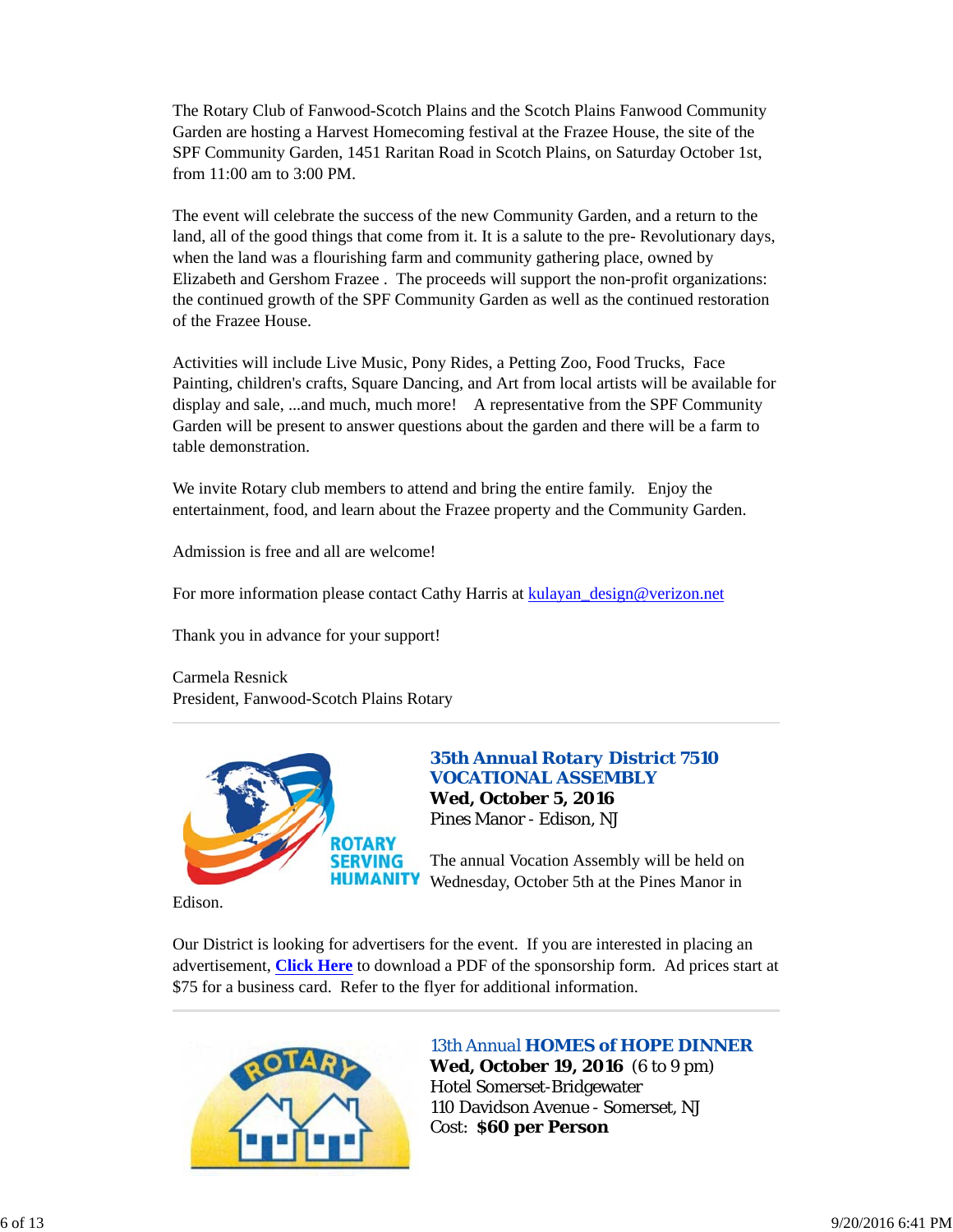

**Click Here** to download a flyer for the upcoming 13th Annual Homes of Hope dinner being held at the Hotel Somerset-Bridgewater. There will be a

cocktail hour (cash bar) and dinner. **Please RSVP by October 10th**.

Although the project is not over, this will be the final dinner. Come and celebrate the difference that has been made via the project. The village in Ecuador is an ongoing success and the children are doing well. Our friends from Ecuador will also be at this dinner.

If you are able to attend, please let President D.J. know. Click Here to generate an email to D.J.



## *Flemington Rotary Donates \$1800 to Animal Alliance* **Wed, 8/10/2016**

At their Wednesday, August 10th club meeting, the Rotary Club of Flemington presented an **\$1800** donation check to **Animal Alliance**.

The proceeds were raised by Flemington Rotary's "Bark in the Park" Dog Walk event that was held on Sunday, June 12th at the Boro

Park in Flemington.

Pictured from left to right are **Ann Trinkle**, Founder & Executive Director of Animal Alliance and **Lynn Hyman**, Past-President of Flemington Rotary. Thanks to Herb Bohler for taking the photo. Not pictured is Jim Davidson, event chair of the Dog Walk.



Click Photo to see a larger image

# *Rotary Club of Aberdeen, MD* **Raffling a 2016 Jeep Wrangler 4x4 Raffle Drawing Held on 9/12/2016**

The Rotary Club of Aberdeen, MD held their raffle on Monday, 9/12/2016.

The **winner** of the Jeep is **John Horner** of Bel Air.

The winner of the \$1000 is Kevin Bress. The winner of the \$250 prize for Saxon's Diamond Center is Mary Jarusek.

Aberdeen Rotary would like to congratulate all of the winners and give a BIG thank you to everyone who bought tickets to support the project.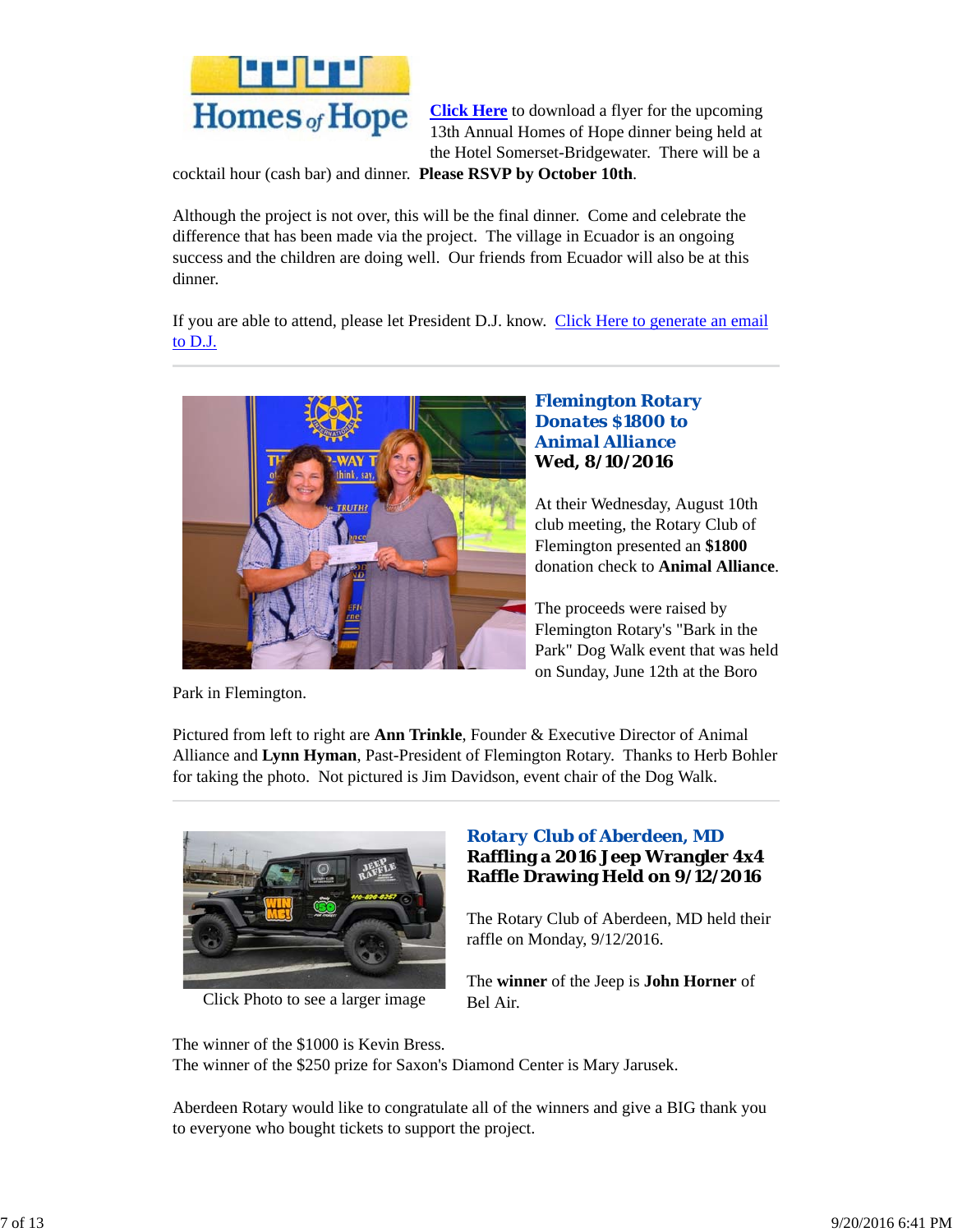

## *The Flemington Rotary MEMBER DIRECTORY Is Updated on the Website*

A PDF copy of the Club Directory kept on the club website, located on the password protected "**Members Only**" page. To access this, simply goto **www.FlemingtonRotaryNJ.org** and click on "Members

Only" in the upper left. The page is password protected. If you do not have the password, simply email us and request it.

If you see any updates that need to be made (a change of address, email, phone number, something is not listed correctly, etc.), please email Sandy Clark and request any changes to be made. **Click Here** to generate an email to Sandy.

# *SPEAKERS & PROGRAMS BEING SOUGHT*



Mick Schaible is looking for some ideas for upcoming meeting programs and speakers. If you have any leads, please pass them onto Mick, who will follow-up to schedule the speaker.

**Click here** to generate an email directly to Mick.



As you know, the Rotary Club of Flemington is a member of the H.C. Chamber of Commerce. This enables all Rotarians the ability to attend a Chamber function as a "member". If someone asks you what your business is, you would explain that you are a member representing the Rotary Club of Flemington. **Click Here** to visit the Chamber website for a listing of upcoming events.



*Jersey Talk Radio - Internet Radio "THE ROTARY HOUR"* **Tuesdays** from **5pm to 6pm**

PDG Megan Jones-Holt is the host of "The Rotary Hour" on the "Jersey Talk Radio" internet radio station. She is always looking for guests to have on the show. If you are intersted, please get in touch with Megan at (908)894-4590 or **mjonesholt@gmail.com**.

**Click Here** to listen to the Internet Radio station from your PC, smart phone, mobile device, etc.

## *ROTARY DISTRICT 7510 NEWS*

**Click Here** to read the current news from our Rotary District 7510.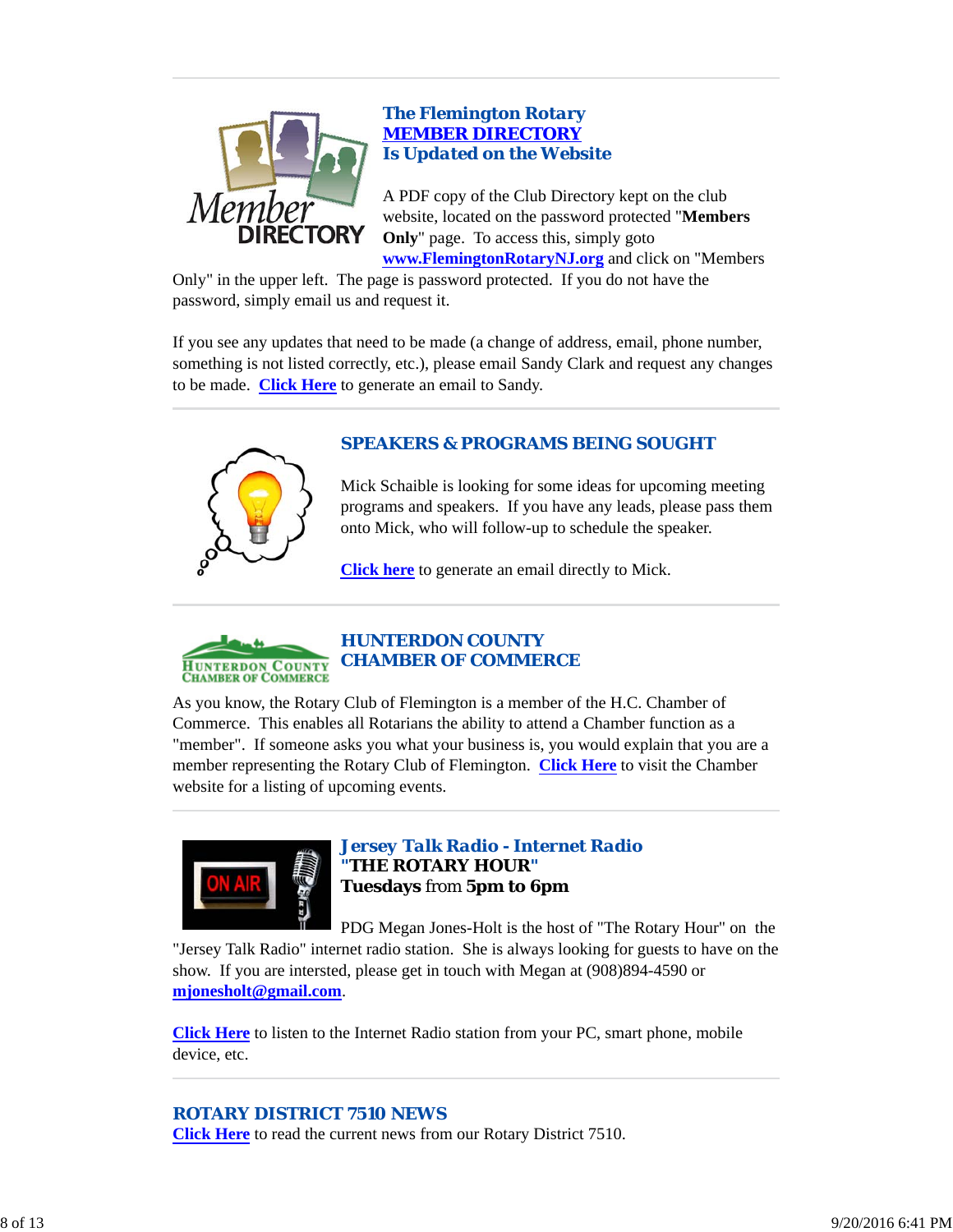# *UPCOMING DATES TO NOTE:*

Wed,  $9/21$ : Taryn Romanczak, Hunterdon County Polytech Animal Science Instructor, will give a presentation on a summer study grant to Africa where she volunteered for an animal orphanage. (screen & projector required for presentation)

Wed,  $9/28$ : Kyung Pak, Director of KSCPP, which is a 501(c)3 non-profit organization dedicated to educating about Korea's unique history and culture. They will provide a full 30-minute program on Korean history & culture. They will also bring some homemade traditional Korean desserts for everyone to taste. They will bring their own screen & projector to the presentation.

Wed, 10/05: Entrepreneur Spencer Goldman of Gearhead Creations will share some of his works of art by using upcycle industrial car parts.

Wed, 10/12: District Governor Official Visit (DG Charles Minton)

Wed, 10/19: Teresa Diaz, Hunterdon County Polytech Commercial Arts/Animation Instructor, will give a presentation on LGBTQ+ from an educators point of view.

LGBTQ+ stands for lesbian, gay, bisexual, transgender, and queer (and/or questioning) individuals/identities.

Wed,  $10/26$ : Bob Newland - Foster Home in Africa (screen & projector required for presentation)

**Next RCOF Board Meeting**: TBA. (Held bi-monthly). **Next Membership Meeting:** Wed, 10/12/2016 at 1:30 PM (Usually the 2<sup>nd</sup> Wed).

# **Upcoming RCOF Club Events, Fundraisers, Fellowship Events, Etc**.:

Sat, 10/29: **Pancake Day, Halloween High School & Costume Contest** Fri, 12/2: Main Street Flemington Christmas Tree Lighting

### **Rotary District 7510 Events & Functions:**

Wed, 10/5: NJ State Vocational Assembly Mon, 11/14: Eat, Drink & Share at 6:00pm (The Pines Manor, Route 27 & Talmadge Road - Edison, NJ) 3/2/17: President-Elect Training Seminar (PETS 1) 3/23 to 3/25/17: President-Elect Training Seminar (PETS 2) 5/5 to 5/7/17: District Conference at the Shawnee Inn 6/10 to 6/14/17: Rotary International Convention in Atlanta, Georgia

### *COMMITTEE LIST:*

**Click Here** to download the listing of all current Club Committee's and its members.

### *"MEMBERS ONLY" WEBSITE:*

### **Click Here for the Members Only section of the website to find:**

- 1) The "Membership Proposal Form" to propose a new member.
- 2) New Member Information.
- 3) An Online Copy of the Club Membership Directory.
- 4) A Link to All Photos Albums of the Club.

### *ROTARY WEBSITE LINKS:*

Rotary International: **www.Rotary.org**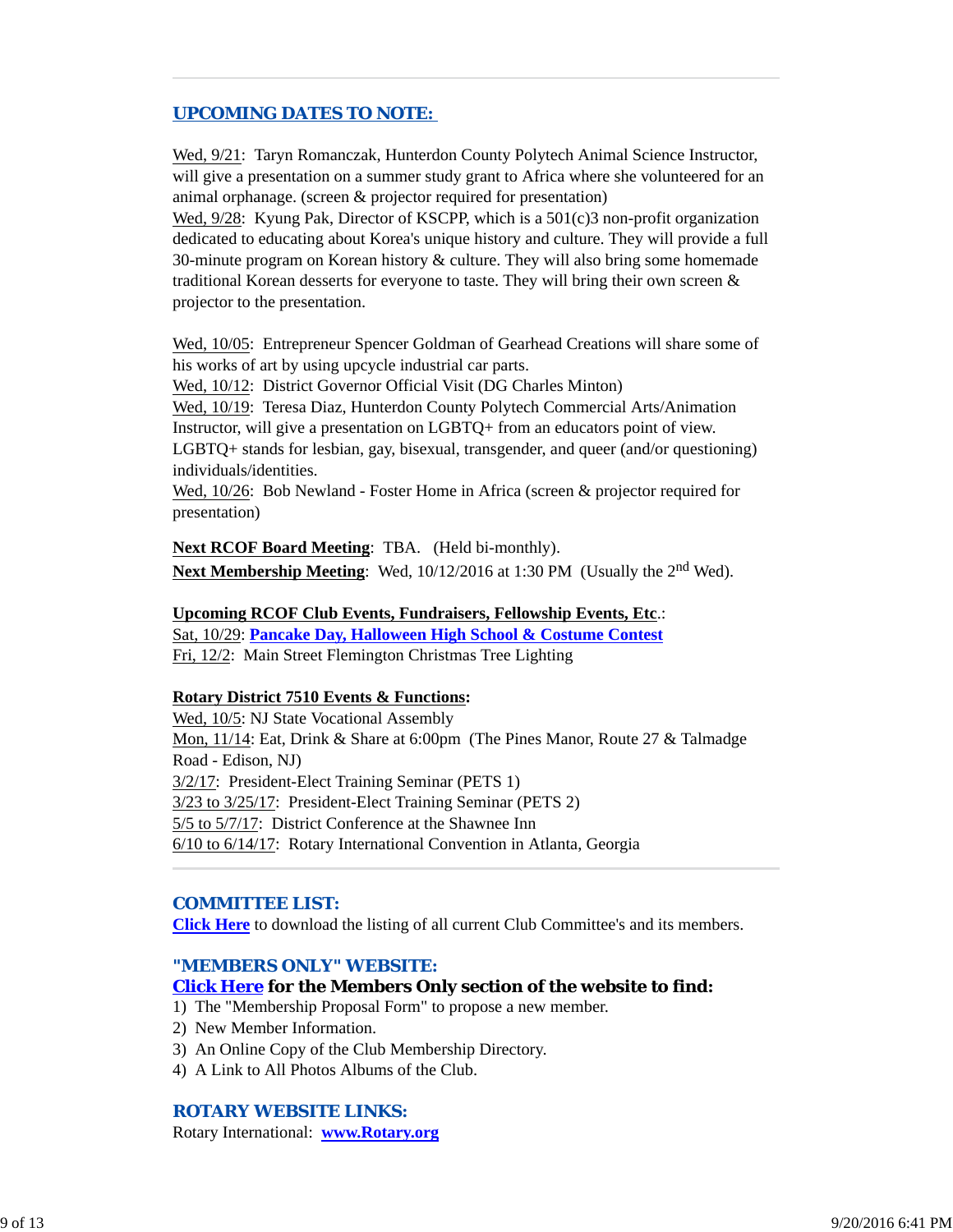### *NEARBY ROTARY CLUB MEETINGS:*

As A Rotarian, you are Welcome to attend a Rotary Club meeting anywhere in the world. Click here for the Rotary Club Locator App. Or see below for some local meetings:

#### Mondays

**Lambertville/New Hope** (6:30 pm) - Lambertville Station Restaurant; 11 Bridge Street, Lambertville NJ 08530

**Piscataway** (12:15 pm) - Radisson Hotel; 21 Kingsbridge Road, Piscataway, NJ 08854

#### Tuesdays

**Whitehouse** (12:15 pm) - Max's 22; 456 Route 22 West, Whitehouse Station, NJ 08889 **Princeton** (12:15 pm) - The Nassau Club; 6 Mercer Street, Princeton, NJ 08540 **Bridgewater-Bound Brook** (12:15 pm) - Arbor Glenn; 100 Monroe St, Bridgewater 08807

#### Wednesdays

**Branchburg Township** (7:30 am): Stoney Brook Grille; 1285 Route 28, North Branch, NJ 08876

**Flemington** (12:15pm): Copper Hill Country Club; 100 Copper Hill Road, Ringoes, NJ 08851

**Hillsborough Township** (6:15 pm): Pheasant's Landing; 311 Amwell Road (Rt. 514), Hillsborough, NJ 08844

#### Thursdays

**Clinton Sunrise** (7:30 am): Clinton Fire Department; New Street, Clinton, NJ 08809 **Somerville/Bridgewater** (12:15 pm): Bridgewater Manor; 1251 US Highway 202/206, Bridgewater, NJ 08807

**Trenton** (12:15 pm): Freddie's Tavern; 12 Railroad Avenue, West Trenton, NJ 08628

#### Fridays

**North Hunterdon** (12:15 pm): Beaver Brook County Club; 25 County Club Drive, Annandale, NJ 08801

**Princeton Corridor** (12:15pm): Hyatt Regency; 102 Carnegie Center, Rt. 1 North, Princeton, NJ 08540

### eClub

**Rotary eClub of Hunterdon Horizon**: View website for meetings or online makeups.

RI President's Call for Action in **2016-2017**: **"Rotary Serving Humanity" Rotary Club of Flemington - Our 93rd Year**

Founded October 3, 1923 \* Charter #1529 \* District 7510

| Club President  | Daniel James "D.J." Wright |
|-----------------|----------------------------|
| President-Elect | Kim Metz                   |
| Secretary       | Karen Widico               |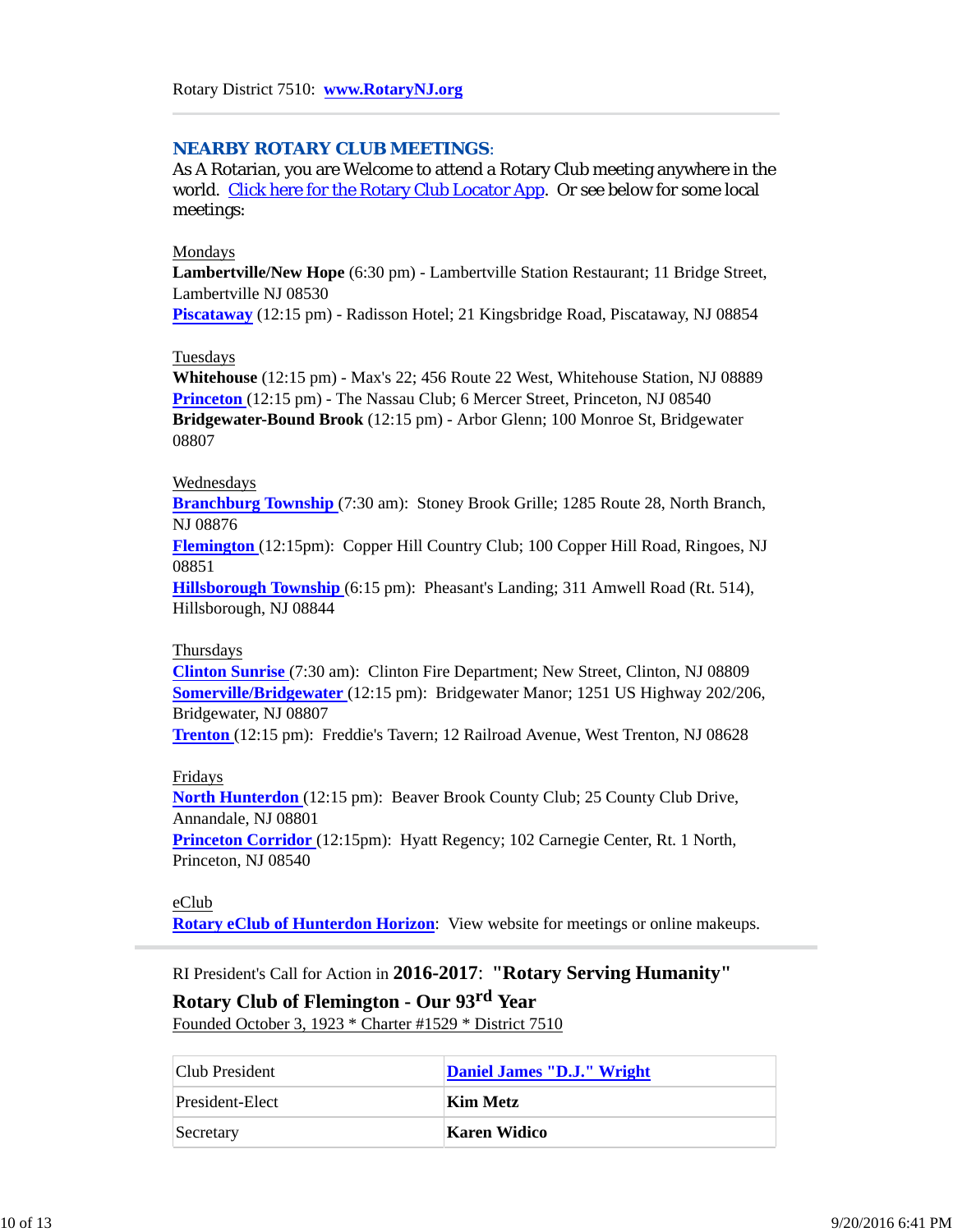| Treasurer, General                       | <b>Bob Newland</b>                                |
|------------------------------------------|---------------------------------------------------|
| Treasurer, Lunch                         | <b>Lynn Hyman</b>                                 |
| <b>Board Member</b>                      | Mick Schaible (immediate Past-President)          |
| <b>Board Member</b>                      | <b>Sandy Clark</b>                                |
| <b>Board Member</b>                      | <b>Joe Ziegler</b>                                |
| Sergeant-at-Arms                         | <b>Ken Skowronek</b>                              |
| R.I. President                           | <b>John F. Germ</b> (Chattanooga, Tennessee, USA) |
| District Governor (DG)                   | <b>Charles Minton</b> (Union, NJ)                 |
| District Governor Elect (DGE)            | <b>Bob Zeglarski</b> (Roselle-Rosselle Park)      |
| District Governor Nomimee (DGN)          | <b>John Shockley</b> (Hillsborough)               |
| <b>Assistant District Governor (ADG)</b> | <b>Albert Varga</b> (Lambertville-New Hope)       |

Club Meetings: **Wednesday, 12:15 pm, Copper Hill Country Club** 100 Copper Hill Road, Ringoes 08551



**MISSION STATEMENT:** The mission of Rotary International is to assist and guide Rotarians and Rotary clubs to accomplish the Object of Rotary to ensure Rotary's continuing relevance and to help build a better world, emphasizing service activities by individuals and groups that enhance the quality of life and human dignity, encouraging high ethical standards, and creating greater understanding among all people to advance the search for peace in the world.

**THE OBJECT OF ROTARY:** The object of Rotary is to encourage and foster the ideal of service as a basis of worthy enterprise and, in particular, to encourage and foster:

**1st**: The development of acquaintance as an opportunity for service;

**2nd**: High ethical standards in business and professions, the recognition of the worthiness of all useful occupations, and the dignifying of each Rotarian's occupation as an opportunity to serve society;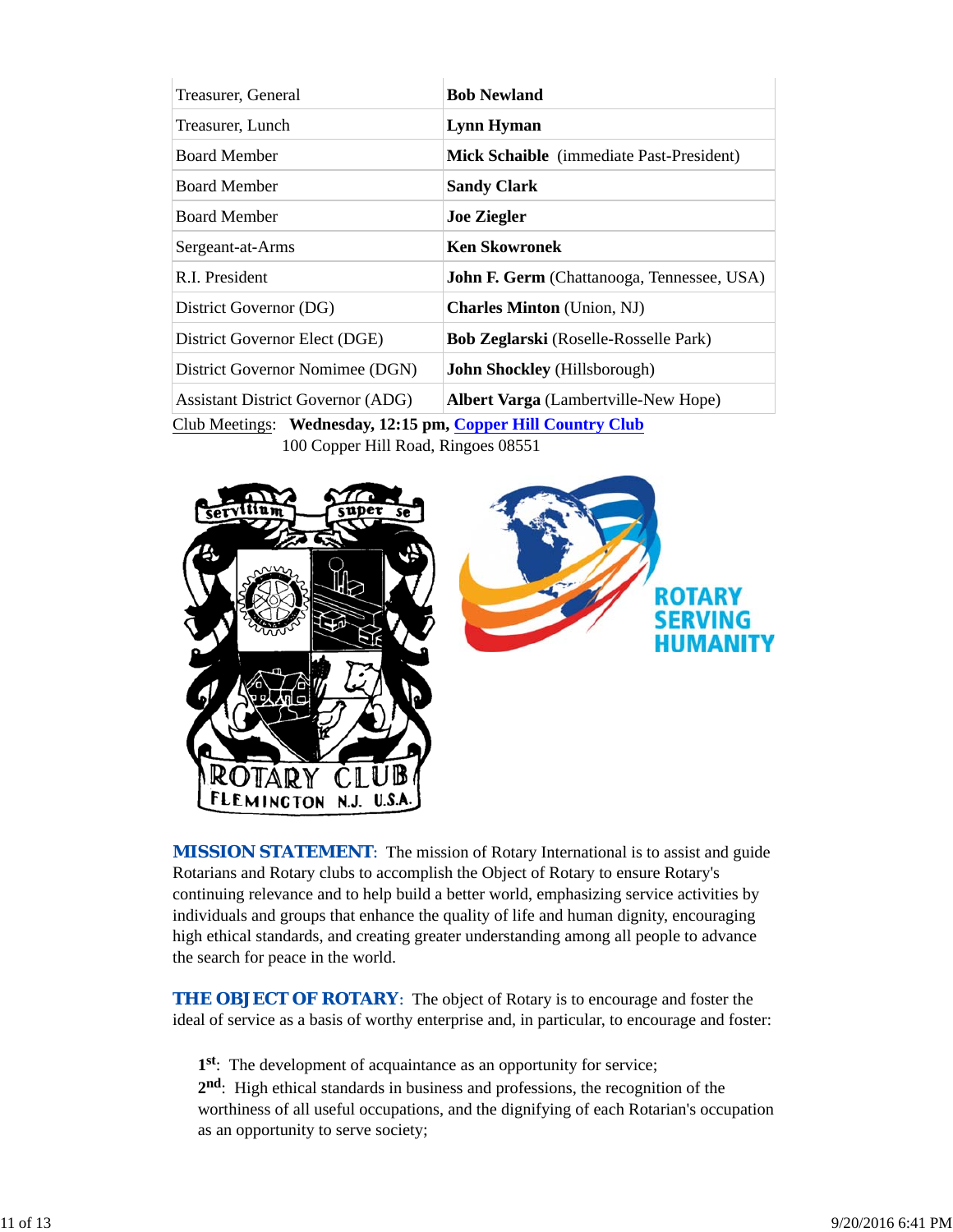**3rd**: The application of the ideal of service in each Rotarian's personal, business and community life;

**4th**: The advancement of international understanding, goodwill, and peace through a world fellowship of business and professional persons united in the ideal of service.

### **THE 4-WAY TEST:** "Of the things we think, say or do:

- **1st**: Is it the Truth?
- 2<sup>nd</sup>: Is it Fair to all concerned?
- **3rd**: Will it build goodwill and better friendships?
- **4th**: Will it be beneficial to all concerned?"

### *ROTARY's AVENUE'S OF SERVICE*:

**1)** Through **Club Service**, we have fun, build lasting friendships, and make sure that our club runs well.

**2)** Through **Vocational Service**, we volunteer our professional skills to serve others and promote integrity in everything we do.

**3)** Through **Community Service**, we address local needs and work with our community to bring lasting improvements.

**4)** Through **International Service**, we meet humanitarian needs around the globe and promote world understanding and peace.

**5)** Through **Youth Service**, we work with young people to help them become the next generation of leaders, visionaries, and peacemakers.

### **2016-2017 CLUB MEMBER ROSTER Rotary Club of Flemington, NJ**

Current Number of Members: 42

| <b>Rotarian</b>                   | <b>Member Since</b> | <b>Classification</b>           |
|-----------------------------------|---------------------|---------------------------------|
| Black, Bruce B.                   | 2007                | <b>Health and Fitness</b>       |
| Bohler, Herbert C. (Herb)         | 1977                | <b>Specialty Advertising</b>    |
| <b>Boynton, Adam</b>              | 2016                | <b>Church / Social Services</b> |
| Chittenden, Robert L. (Bob)       | 2003                | M.E.F.P. Consulting Engineering |
| Clark, Arthur L. (Sandy)          | 1987                | Printing                        |
| Davidson, James G. (Jim)          | 2002                | <b>Rubber Products</b>          |
| del Campo, Ann                    | 2016                | <b>Scientist &amp; Farmer</b>   |
| Ferrari, Frederick J. (Fred)      | 1964                | Orthodontia                     |
| Fisher, Charles H. (Charlie)      | 1961                | <b>Funeral Services</b>         |
| Fisher, Thomas H. (Tom)           | 2012                | Property & Casualty Insurance   |
| Harrison, Jeffrey (Jeff)          | 1996                | Psychotherapy                   |
| <b>Goldsmith, Cheryl</b>          | 2016                | <b>Realtor</b>                  |
| <b>Goodwin, Michael S.</b>        | 2016                | <b>Youth Development</b>        |
| Hyman, Lynn                       | 2010                | <b>Retail Banking</b>           |
| Kamnitsis, Christopher P. (Chris) | 2001                | <b>Financial Planning</b>       |
| <b>Kritharis, Nikolaos (Nik)</b>  | 2016                | <b>Dentistry</b>                |
| Liebross, Ira                     | 1997                | <b>Family Medicine</b>          |
| Loew, Darren                      | 2002                | Orthodontics                    |
| Martin, Teresa (Terry)            | 1993                | Solid Waste/Recycling           |